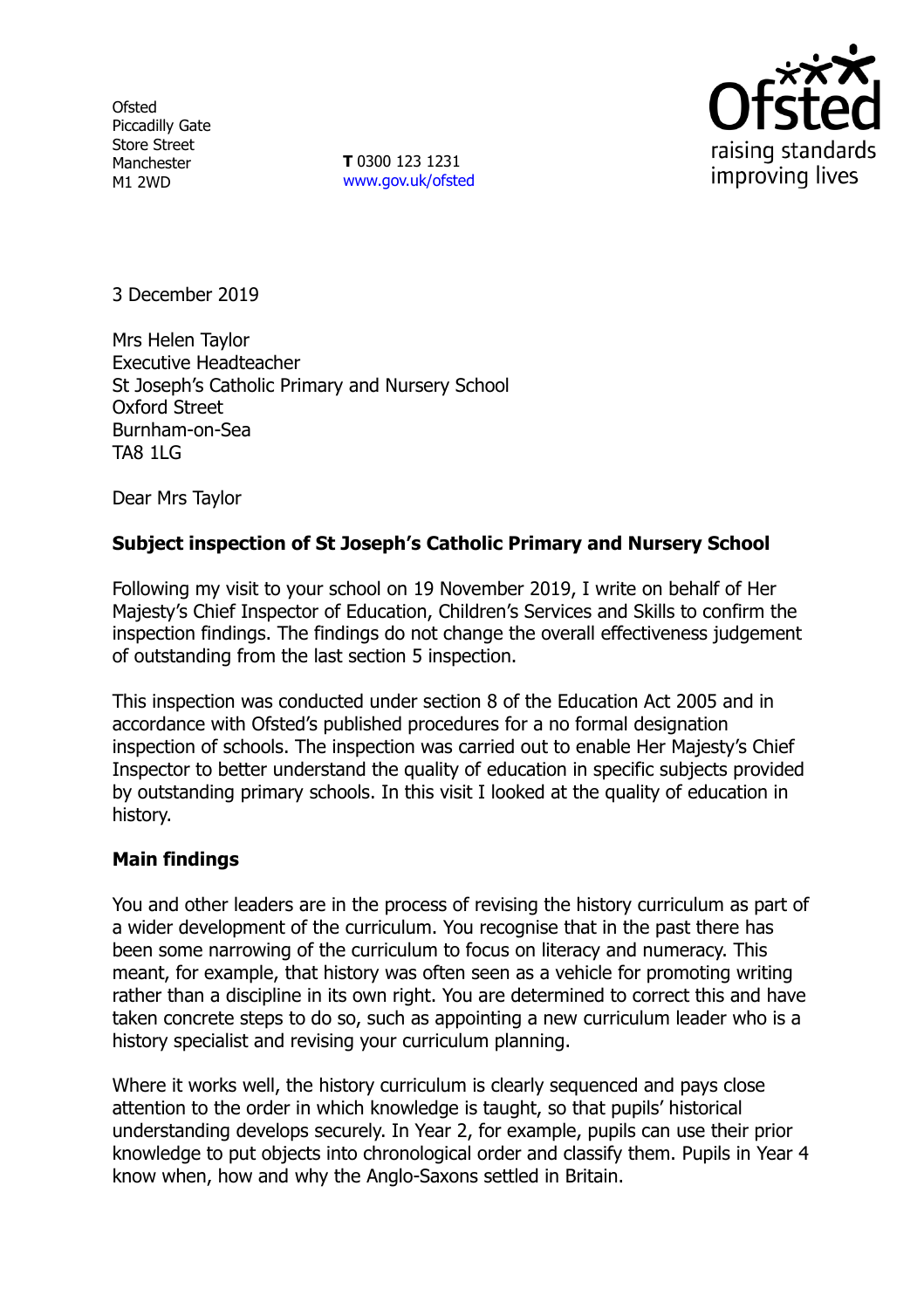

Teachers have established some meaningful and effective links across the curriculum. For example, when pupils in Year 4 study the Anglo-Saxons, they also read 'Beowulf' as a class text in their English lessons. This allows the history and English curriculums to support each other while not losing their disciplinary distinctiveness. Similarly, Year 5 read 'Number the Stars' and Anne Frank's diary at the same time as they are studying the Second World War in history. Year 6 read 'Street Child' when studying the Victorian workhouse. Pupils find these links exciting and that they help them develop their historical understanding further.

When the curriculum is less effectively sequenced, this confuses pupils, and they do not build secure knowledge over time. Year 6 pupils, for example, do not have a good grasp of the changes that took place in crime and punishment over time. It is also often not clear how the learning in a specific topic supports learning in the next one or how one year prepares pupils for the next.

At a more fundamental level, leaders and teachers do not have a clear, shared and articulated view about what it means for a pupil to make progress in history and how assessment can support that progress. Teachers are enthusiastic advocates for history and strive to make the subject interesting and engaging for pupils. In turn, pupils enjoy history lessons and the trips they go on. However, the focus of teaching is largely on developing substantive knowledge. So, while the national curriculum is covered in terms of subject content, less attention is given to the disciplinary knowledge outlined in the national curriculum's purpose and aims. This can mean that some of the activities chosen for pupils are not focused closely enough on developing pupils' understanding of history as a discipline.

## **Evidence**

I met with senior leaders and the curriculum leader for history. We then visited lessons and conducted work scrutinies together. I also held discussions with a group of pupils and a group of teachers. As part of the deep dive, I looked at documents relating to the school's planning for the history curriculum.

## **Context**

St Joseph's is a one-form entry primary school with a Nursery. It has 260 pupils on roll. The proportion of pupils who are entitled to free school meals has risen in recent years and is now close to the national average. The proportions of pupils from minority ethnic groups or who speak English as an additional language are lower than the national averages but increasing. The proportion of pupils who have an education, health and care plan or who receive additional support for their special educational needs and/or disabilities is lower than the national average.

I am copying this letter to the chair of the governing body, the regional schools commissioner and the director of children's services for Somerset. This letter will be